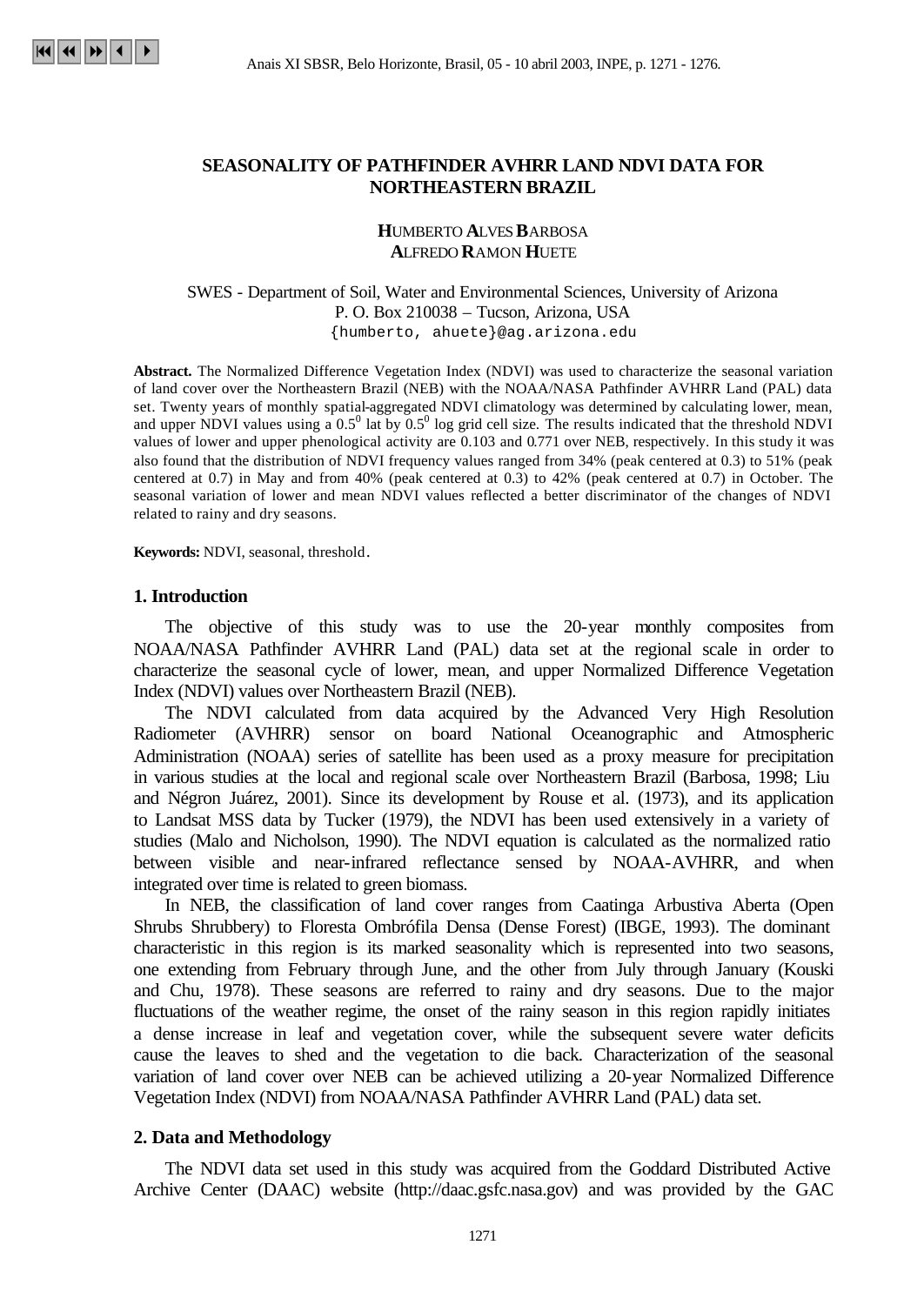Pathfinder AVHRR Land Program (PAL) (James and Kalluri, 1994). The GAC Pathfinder NDVI data set is derived from the NOAA AVHRR sensor, which is composited from daily data. The AVHRR sensor was designed for meteorological purposes at 1 km spatial and daily temporal resolution coverage of the Earth's surface. The PAL data used are averaged into 8 km by 8 km pixels and composited over a 30-day period by selecting each pixel from the day with the highest NDVI value, skipping pixels viewed more than  $42^0$  from nadir (Holben 1986; Los et al., 1994). The PAL NDVI data set is first processed for various factors such as pre-launch calibration and intra-sensor degradation. It is then normalized for changes in solar zenith angle and corrected for ozone absorption using data from the Total Ozone Mapping Spectrometer (TOMS) as well as correction for Rayleigh scattering (Gordon et al., 1988). Although the PAL NDVI data has been greatly improved, noticeable errors remain including effects of volcanic aerosols, background soil color, water vapor and occasional missing values due to the satellite drifting.

In this study, the PAL NDVI monthly composite data was utilized over the period from September 1981 to September 2001. The 20-year GAC Pathfinder AVHRR NDVI data set for South America was downloaded from the DAAC website, and the data monthly image files were created in 8-bit format in order to facilitate quick visualization of the NDVI data with Environment for Visualizing Images (ENVI) and further rescaled into geophysical meaningful values. The data was originally in the Goode's Interrupted Homolosine projection, and then was geo-referenced in a geographical coordinate system (latitude and longitude) by the authors before being used in this study.

To create the spatial-aggregated NDVI climatology, the NDVI was converted from a satellite grid to a geographical grid with a  $0.5<sup>0</sup>$  resolution (537 points) for each month from September 1981 to September 2001. The 20-year spatial-aggregated NDVI time series over NEB was used to compute the lower, mean, and upper NDVI values in order to examine the seasonality for each series. For each data set, 20 years of monthly NDVI were processed to compute the seasonal variations of NDVI from January to December. For example, the lower, mean, and upper NDVI seasonal cycles were calculated by averaging the spatial-aggregated NDVI values in January from 1981-01, then averaging the spatial-aggregated NDVI values in February from 1981-01, etc. In addition, we calculated the lower, mean, and upper NDVI frequency distribution at  $0.5^0$  grid resolution using 20 years of average-aggregated monthly NDVI values for May (wettest month) and October (driest month). The grid domain used in NEB is located at approximately  $1^0$  to  $18^0$ S and  $35^0$  to  $47^0$ W as shown in Figure 1. The gridded NDVI values over NEB were adopted to enable easy comparisons with GCM (Global Circulation Model) forecasts made for this grid. Climatologically, the rainy season of the northern part of NEB is between February and May. This is associated with the southernmost displacement of the Intertropical Convergence Zone (ITCZ). In the southern part of NEB, the rainy season is between December and January (Kouski and Chu, 1978), which is coupled with the South Atlantic Convergence Zone (SACZ).

# **3. Results**

The seasonal patterns of lower, mean, and upper NDVI values were performed on the  $0.5^0$  gridded, with monthly resolution from September 1981 to September 2001 in NEB, in order to obtain the structure of seasonal temporal variations of NDVI. Examining the lower and mean NDVI seasonal patterns over NEB for the entire 20-year analysis period, remarkable unimodal seasonal cycles are observed. On an NDVI time profile, both curves are characterized by a strikingly similar pattern that follows a sinusoidal variation as shown in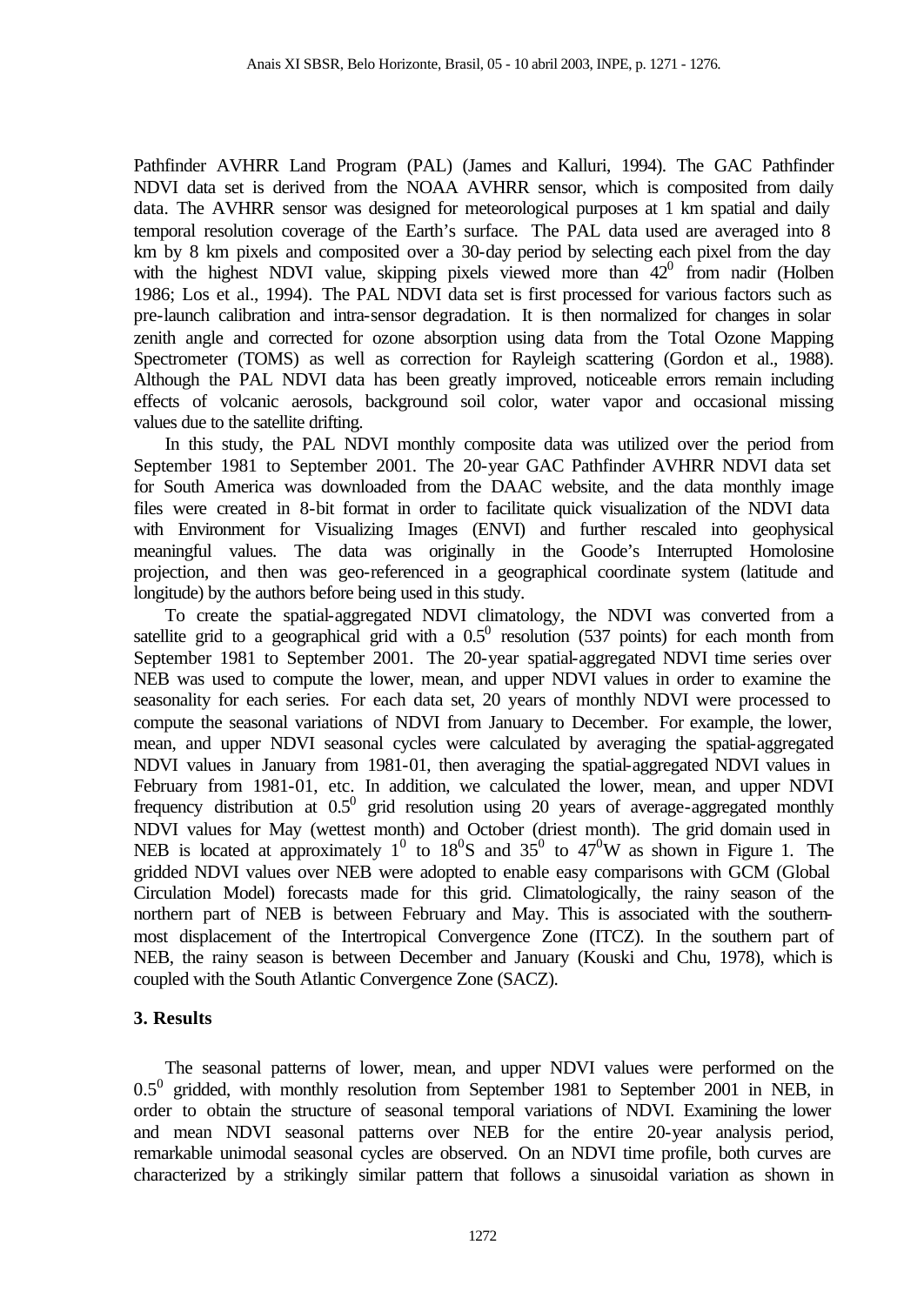Figure 2. However, the upper NDVI time profile is characterized by an evenly low seasonal variation. The difference between lower and upper NDVI curves indicates the maximum level of photosynthetic activity (biomass), which is primarily related to spatial and temporal variance in precipitation. Overall, the lower NDVI seasonal cycle is likely related to precipitation conditions while the upper NDVI seasonal cycle is less related to precipitation conditions (Figure 2). The three NDVI curves displayed in Figure 2 capture essential features of the spatial seasonality of greenness for the entire NEB. The rainy and dry changes of NDVI time profile are also evident for the three curves; the green biomass increases up to its maximum value, and then the green biomass progressively decreases.



**Figure 1**. Geographical distribution of the NDVI data points over NEB region.

Among the three curves investigated, the minimum NDVI time profile is highest in March (0.234), April (0.286), May (0.280), June (0.255) and July (0.214), and lowest in October (0.103), November (0.104) and December (0.106). Previous studies have shown that the onset of growing vegetative activity is unlikely to initiate while NDVI value are less than 0.1 (Justice et al., 1986). Mean NDVI time profile is at its highest during the seven-months from January (0.510) through July (0.580) and its lowest from August (0.447) through December (0.459), reaching maximum in May (0.606) and a minimum in October (0.380) corresponding naturally to the rainy and dry seasons. In contrast, the upper NDVI time profile conveys the highest NDVI (0.771) and contributes to sustain its value even during the dry season. A slight decrease of only 11% is observed beginning in September and October to the peak of dry season. The overall picture depicted in Figure 2 suggests that the use of upper NDVI does not provide distinct seasonal variation at the regional scale. The most striking differences among the three curves is the NDVI range values (0.608-0.468) (the difference between the maximum and minimum NDVI values) which remain relatively constant throughout the seasonal cycle, with the upper NDVI limit value (0.771 in May) indicating rainy-season vegetation and the lower NDVI limit value (0.103 in October) defining dryseason vegetation. The spatial variation of NDVI assessed by the coefficient of variation (CV) among the gridded points ranges from 14% to 32%. Not surprisingly, the spatial variation (CV) ranges exhibit the largest values during the dry season.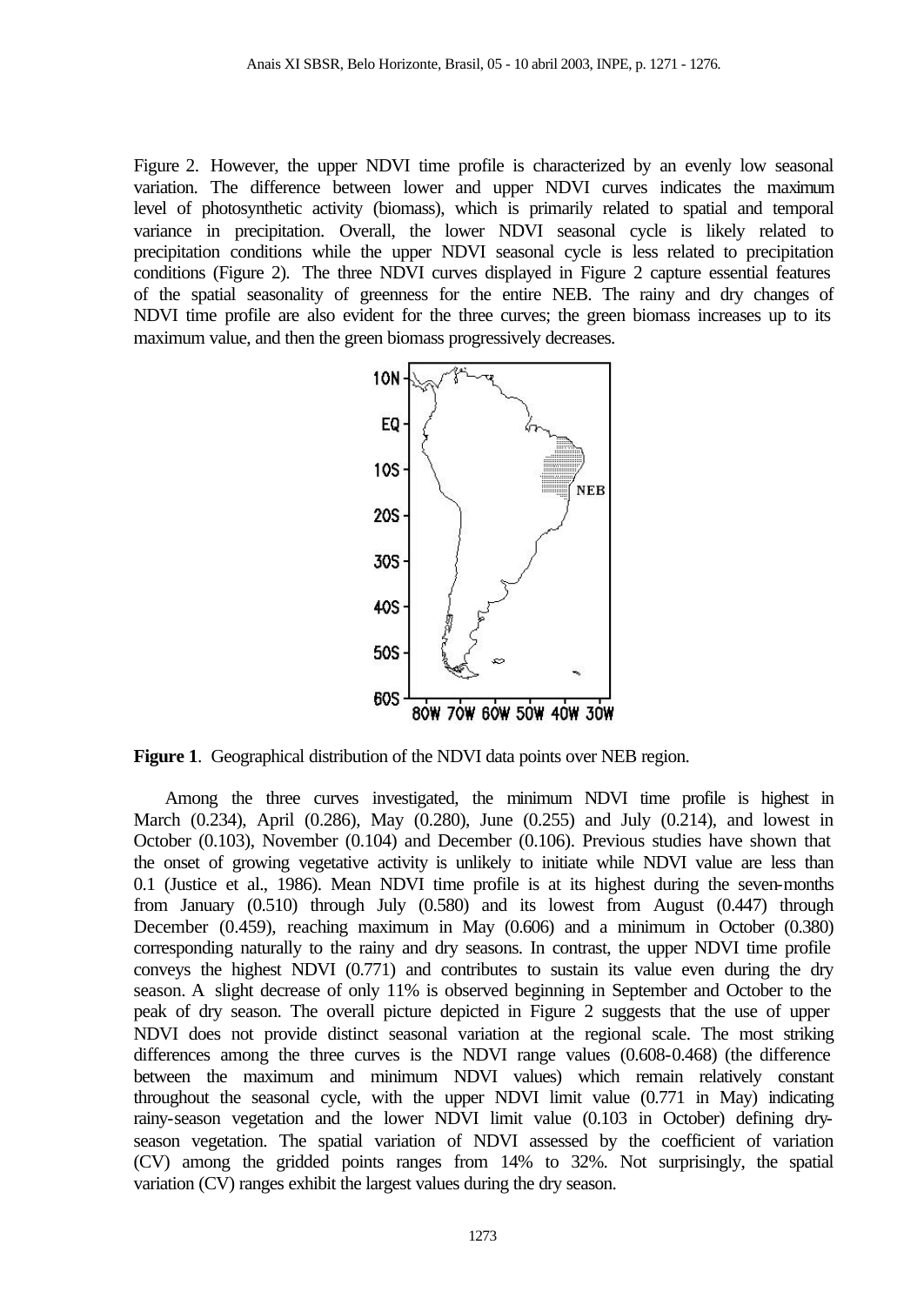

**Figure 2.** The seasonal variation of monthly spatial-aggregated NDVI climatology (20-yr) for lower limit (dotted line), mean (black solid line), upper limit (gray solid line), and coefficient of variation (CV) over NEB.

To compare months of extreme high and low vegetation over NEB, the lower, mean, and upper frequency distribution of the average-aggregated monthly NDVI at  $0.5^0$  grid resolution, for May and October were analyzed using 20 years as shown in Figure 3 and Figure 4. The distribution shape for all of the series suggests a normal distribution. In May, the distribution of NDVI frequency patterns exhibit increasing probability trends from lower NDVI frequency curve to upper NDVI frequency curve (Figure 3). On the other hand, the distribution of NDVI frequency patterns in October differ from May; the former displays a relatively similar upper and lower frequency distribution with a sudden downward shift in the mean NDVI frequency curve (Figure 4). The lower and mean NDVI frequency curves for October also have a sharper distribution than the lower and mean NDVI frequency curves for May. In May, the NDVI occurrence frequencies from lower to upper density curves are 34% (peak centered at 0.3), 39% (peak centered at 0.5) and 51% (peak centered at 0.7), respectively. In October, the NDVI occurrence frequencies from lower to upper density curves are 40% (peak centered at 0.3), 37% (peak centered at 0.5) and 42% (peak centered at 0.7), respectively. The mean NDVI frequency curve in May is about 2% less dense than the mean NDVI frequency curve in October.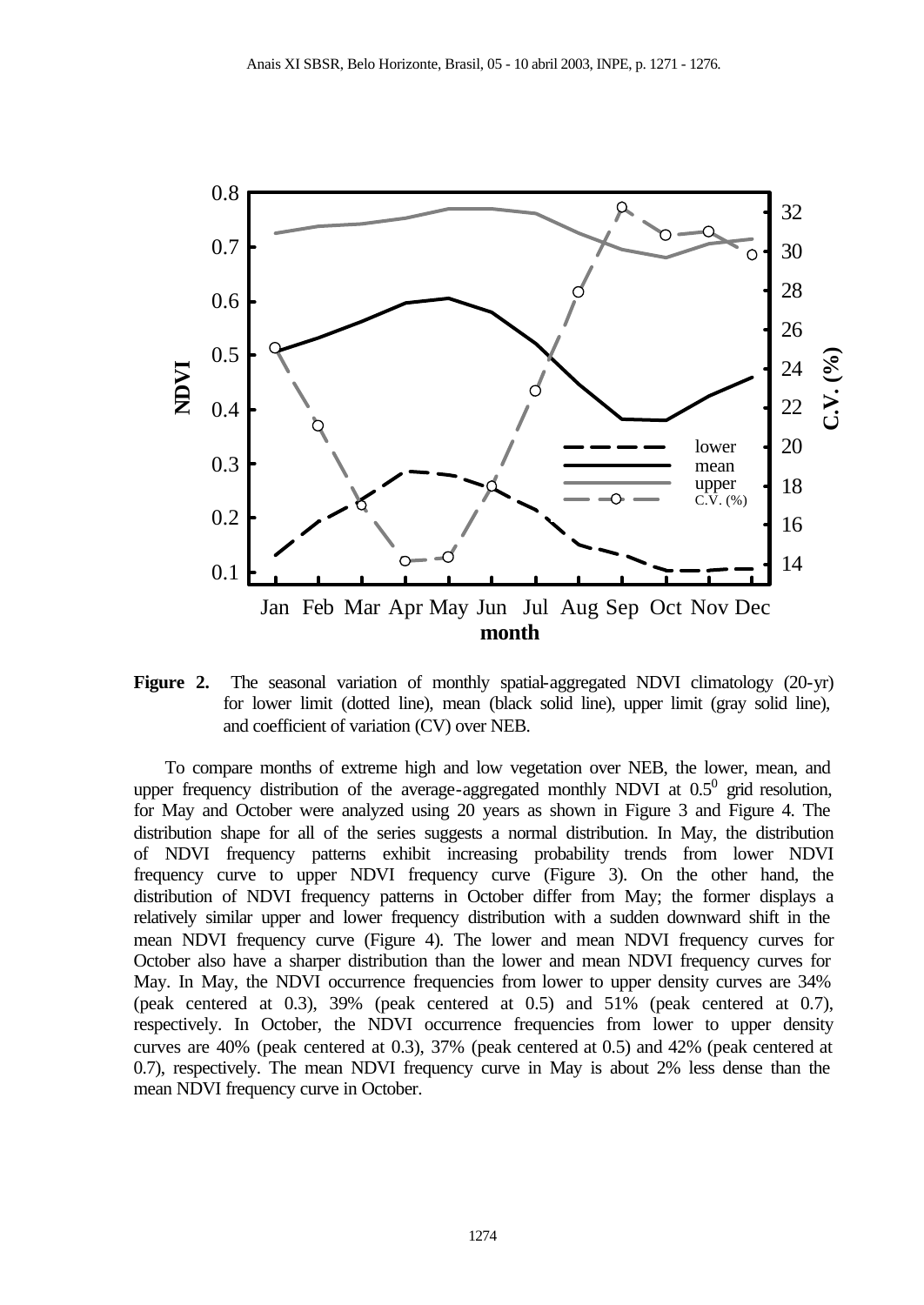

**Figure 3.** The lower, mean and upper NDVI frequency distribution for (a) May and (b) October.

#### **4. Conclusions**

Analysis of twenty years of monthly-gridded NDVI data has resulted in the identification of NDVI thresholds for seasonal variation in the NEB region. In this analysis, the uniformity of spatial and temporal coverage provided by the time scale (monthly) and space scale  $(0.5^0 \text{ x})$  $0.5^0$ ) indicated that there is a large seasonal variation in vegetation cover response due to rainy and dry seasons isolated by the lower, mean, and upper NDVI values at the regional scale. Overall, the results of this study have shown that the NDVI values are scaled between 0.103 and 0.771. The lower threshold NDVI (0.103) represents the dry-vegetated season, and the upper threshold NDVI (0.771) represents the rainy-vegetated season. Thus, NDVI values between the lower threshold (0.103) and upper threshold (0.771) are assigned fractional vegetation values corresponding to the dynamics of vegetation seasonality and different land cover types which are influenced by fluctuations in rainfall over NEB.

In this study, it was also found that the distributions of NDVI frequency values in May for lower NDVI, mean NDVI, and upper NDVI values are 34% (peak centered at 0.3), 39%